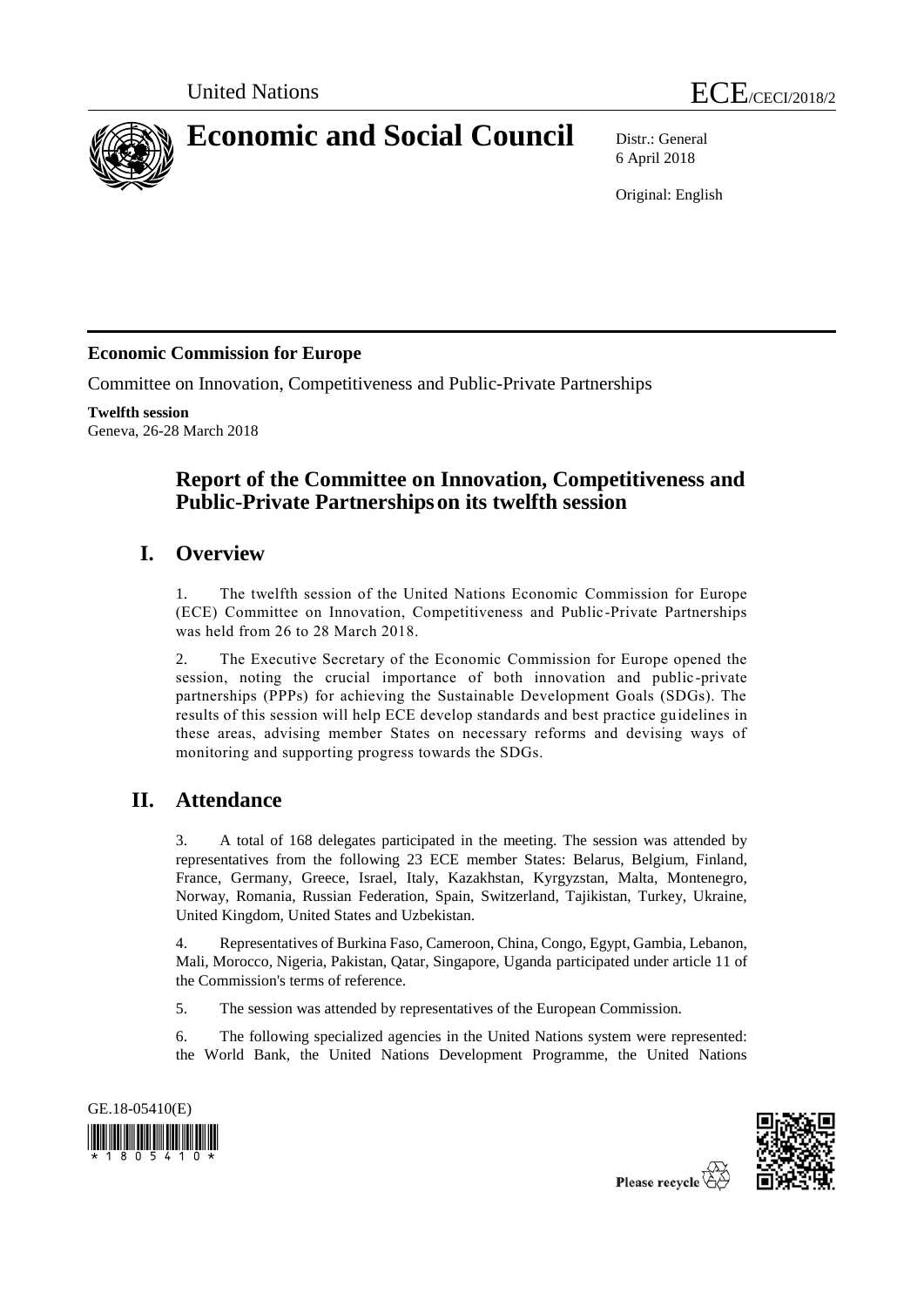Environment Programme (UNEP), the United Nations Industrial Development Organization, the World Intellectual Property Organization, the World Meteorological Organization.

7. Other organizations (local authorities, academic institutions, non-governmental organizations and private sector entities) participated at the invitation of the secretariat.

# **III. Adoption of the agenda (Agenda item 1)**

Documentation:

Annotated provisional agenda (ECE/CECI/2018/1/rev.1).

#### **Decision 2018 - 1**

The Committee adopted the agenda for its twelfth session.

### **IV. Election of officers (Agenda item 2)**

8. Sharon Kedmi (Israel) completed two consecutive terms of office as the Chairperson of the Committee. Maria Yamalchuk (Russian Federation) stepped down as Vice-Chairperson. 1

#### **Decision 2018 – 2**

The Committee elected Sedef Yavuz Noyan (Turkey) as Chairperson for a two-year term of office. It thanked the outgoing Chairperson, Sharon Kedmi (Israel), for his service. The Committee elected Shalom Tourgeman (Israel) and Nikita Ponomarenko (Russian Federation) as Vice-Chairpersons for two-year terms of office. It took note of the resignation of Maria Yarmalchuk (Russian Federation) and thanked her for her service.

# **V. High-level substantive segment on Innovative Partnerships for Sustainable Production and Consumption (Agenda item 3)**

9. The Chairperson's summary of the discussions was presented under agenda item 5. The presentations made during the high-level substantive segment were made available on the ECE website.<sup>2</sup> The Committee thanked the speakers and participants for the productive exchange of experiences, and their contributions to the discussion on the role of innovative partnerships in sustainable consumption and production.

# **VI. Implementation of the programme of work (Agenda item 4)**

### **A. Team of Specialists on Innovation and Competitiveness Policies (Agenda item 4(a))**

Documentation:

 $<sup>1</sup>$  Having been elected for two-year terms in 2017, the following bureau members remain in office:</sup> Dmitry Poladenko (Belarus), Rafis Abasov (Kazakhstan), and Arthur Smith (United States).

<sup>2</sup> <http://www.unece.org/cicppp12.html#/>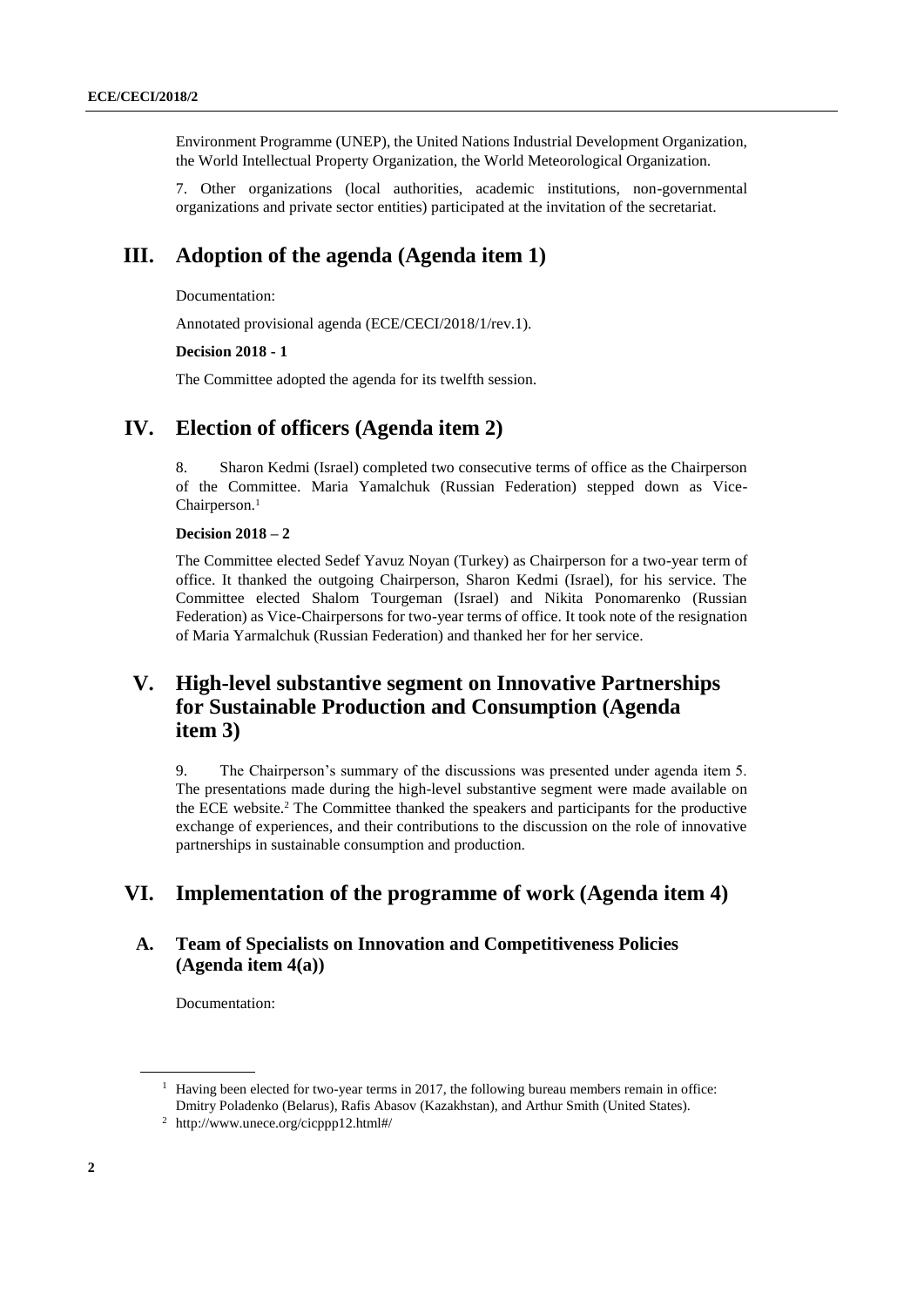Report of the Team of Specialists on Innovation and Competitiveness Policies on its tenth session (ECE/CECI/ICP/2017/2)

Towards a sub-regional Index on Innovation Policies (ECE/CECI/2018/INF.1)

Updating the methodology for national Innovation for Sustainable Development Reviews (ECE/CECI/2018/INF.2)

Recommendations adopted by the Governing Council of the United Nations Special Programme for the Economies of Central Asia on Innovation for Sustainable Development (ECE/CECI/2018/INF.3)

Towards the Circular Economy - Innovation Policies for Sustainable Production and Consumption (ECE/CECI/2018/3)

Policy recommendations from the Innovation for Sustainable Development Review of Kyrgyzstan (ECE/CECI/2018/INF.4)

10. The secretariat drew the attention of the Committee to the Report of the tenth session of the Team of Specialists on Innovation and Competitiveness Policies (ECE/CECI/ICP/2017/2) and the related policy document "Towards the Circular Economy - Innovation Policies for Sustainable Production and Consumption" (ECE/CECI/2018/3).

11. The secretariat emphasized the critical role which the 2030 Agenda for Sustainable Development assigns to innovation for achieving the SDGs, and the many ways in which the expertise and the activities of the Team of Specialists on Innovation and Competitiveness Policies can contribute to advancing the 2030 Agenda, including the development of good practices and policies on how innovation can be fostered in areas critical for sustainable development; the national Innovation for Sustainable Development Reviews, which analyse national policies in the light of international best practice and make recommendations for improvement; and the follow-up policy advisory and capacity-building activities that assist Governments, upon their request, with the implementation of selected policy recommendations.

12. The secretariat briefed the Committee on the activities of the Team of Specialists on Innovation and Competitiveness Policies since the last session, including the applied policy seminar and resulting policy document on the topic "Towards the Circular Economy – Innovation for Sustainable Consumption and Production" and the progress of the work on national Innovation for Sustainable Development Reviews.

13. The applied policy seminar on the topic "Towards the Circular Economy – Innovation for Sustainable Consumption and Production" held as part of the Team's tenth session defined the main features of the circular economy and explored the role of innovation as a key driver of the circular transition. There are numerous examples of new technologies, processes, services and business models that are re-shaping product life cycles from design through production and usage to disposal and recycling as well as new forms of sustainable consumption, such as sharing platforms. The Team discussed the benefits of the circular economy and the remaining challenges in the transition from linear to circular consumption and production patterns. Fully realizing the potential of innovation in this area requires dedicated and sustained policy efforts to create enabling frameworks and incentives for private innovation efforts and encourage consumers to change consumption patterns. The Team discussed different forms of policy intervention including standards, labelling systems, procurement policy, regulatory innovation, platforms and technical and financial support to business.

14. A roundtable on the topic "Towards the Circular Economy – Innovation for Sustainable Value Chains" was organized jointly with the Steering Committee on Trade Capacity and Standards, the United Nations Centre for Trade Facilitation and Electronic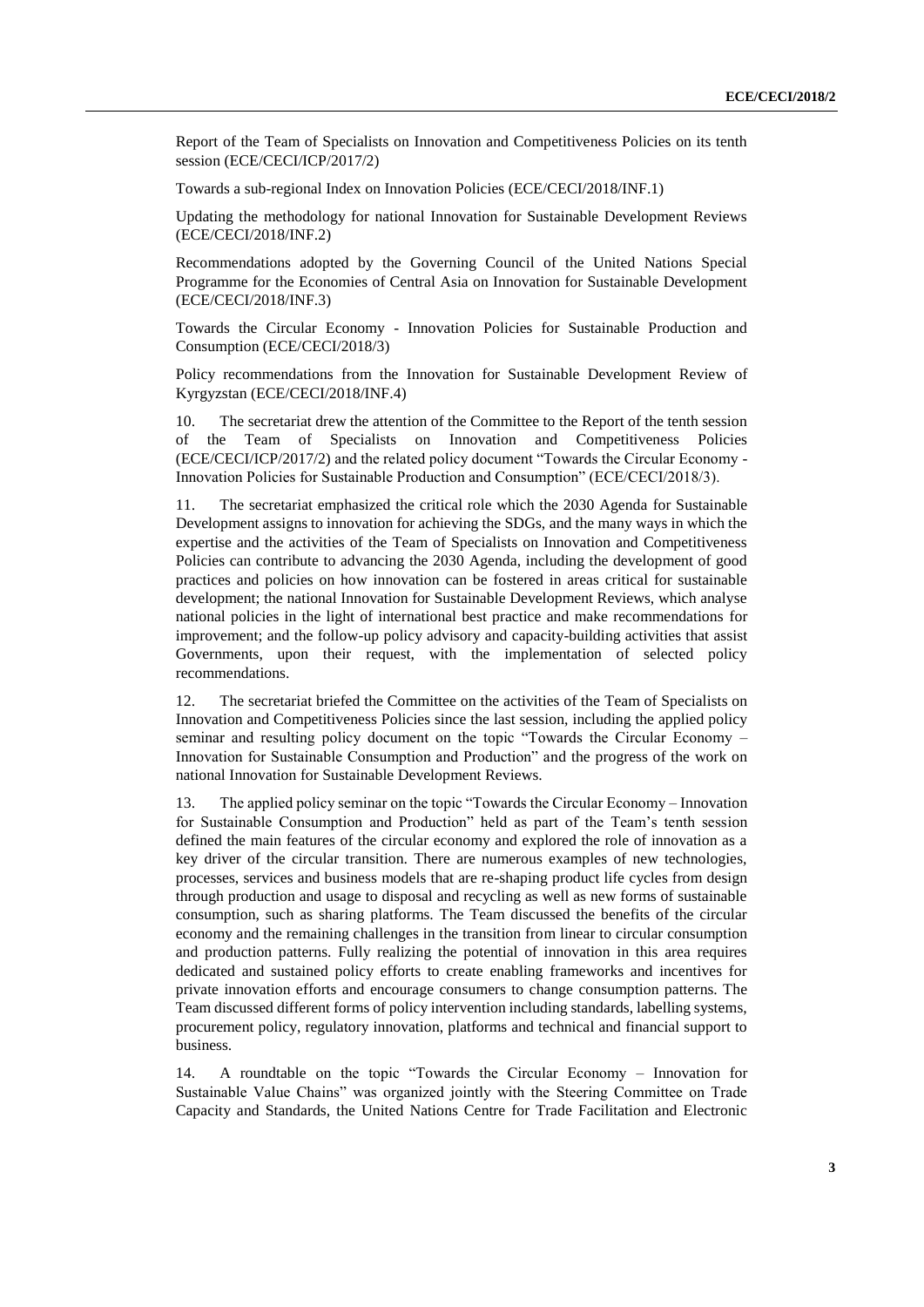Business, the Committee on Housing and Land Management and UNEP at the 2018 ECE Regional Forum on Sustainable Development.

15. The Innovation Performance Review of Belarus had been translated into Russian, and the Innovation for Sustainable Development Review of Kyrgyzstan was being edited for publication, following an international peer review held in Bishkek in June 2017 and the discussion of findings and recommendations at the tenth session of the Team of Specialists.

16. UNECE and the State Committee on Science and Technology of Belarus had concluded a Memorandum of Understanding on the follow-up to the Review of Belarus.

17. The annual session of the Working Group on Knowledge-Based Development under the United Nations Special Programme for the Economies of Central Asia was organized jointly with the United Nations Economic and Social Commission for Asia and the Pacific (ESCAP) and hosted by the Government of Kyrgyzstan in Bishkek.

18. The 2017 Economic Forum of the Special Programme for the Economies of Central Asia was organized on "Innovation for Sustainable Development" jointly with several other ECE sectoral committees, and hosted by the Government of Tajikistan in Dushanbe. The Forum proposed, and the Governing Council of the Special Programme decided, that a Strategy on Innovation for Sustainable Development should be created.

19. The Governing Council also decided to call "upon ECE and ESCAP, other United Nations agencies and programmes, as well as the international development partners, to provide active support to the efforts by the participating countries in the Special Programme, undertaken at the national and regional levels, in promoting innovation for the achievement of the Sustainable Developments Goals."

20. A seminar on "Reforming Innovation Infrastructure in Ukraine" was held in Kyiv in December 2017 jointly with the Ministry of Education and Science of Ukraine.

21. A methodological workshop "Towards a Sub-regional Innovation Policy Index" was organized in Kyiv in December with participants from Armenia, Azerbaijan, Belarus, Georgia, Moldova, and Ukraine, and hosted by the National Academy of Sciences of Ukraine. The participants agreed that such an index would be a useful tool to further support the analysis of innovation policies and to identify areas for improvement. They expressed their interest to participate in a pilot index.

22. The Committee expressed its appreciation for the useful and concrete work of the Team of Specialists on Innovation and Competitiveness Policies, and thanked the experts and the donors for their in-kind and financial contributions.

23. The delegation of Belarus reported on progress made with innovation policy reform and on remaining reform priorities. It reaffirmed the commitment of the Government to transform Belarus into a knowledge-based economy. The delegation recommended the Innovation for Sustainable Development Review process as a good practice and emphasized that the Memorandum of Understanding signed with the ECE included a provision to share experiences with other countries.

24. The delegation of Ukraine reported that the Innovation Performance Review had been very useful for the country, and expressed its intention to continue to cooperate with the ECE on innovation policy reforms. It also reaffirmed its interest in contributing to the work on a pilot Innovation Policy Index.

#### **Decision 2018 - 4a.1**

The Committee expressed its satisfaction with the work of the Team of Specialists on Innovation and Competitiveness Policies as described in the report of its tenth session (ECE/CECI/ICP/2017/2) and welcomed the focus on the key role of innovation in achieving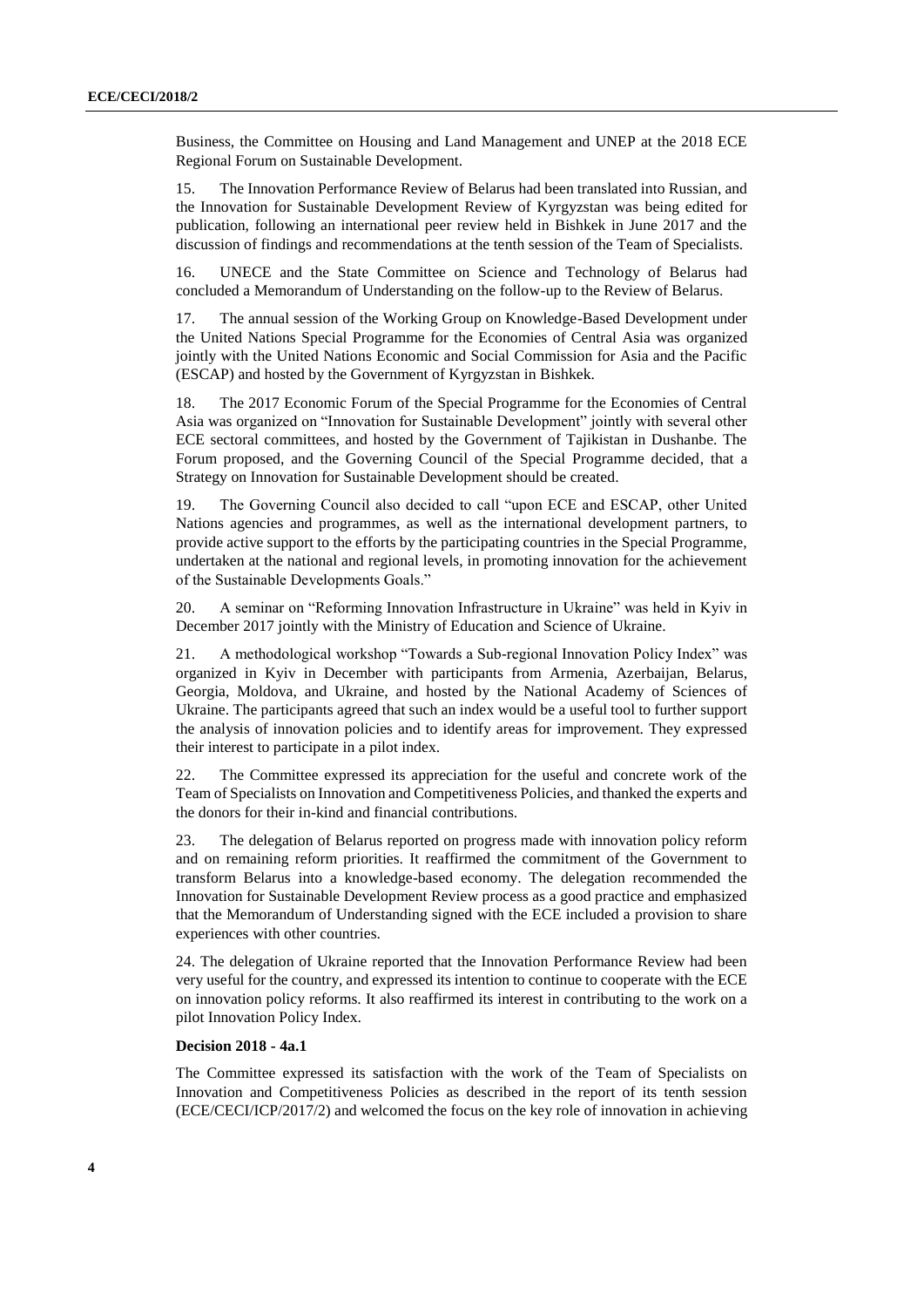the 2030 Agenda for Sustainable Development, including the international conference "Towards the Circular Economy – Innovation for Sustainable Consumption and Production", which was held as part of the Team's session, and the good practices developed on this topic. The Committee requested the secretariat to electronically disseminate the corresponding applied policy document (ECE/CECI/2018/3), and to make use of its conclusions in future capacity-building activities and policy advisory work. The Committee also welcomed the results of the roundtable "Towards the Circular Economy – Innovation for Sustainable Value Chains", which was held as part of the 2018 ECE Regional Forum on Sustainable Development.

#### **Decision 2018 - 4a.2**

The Committee noted that ensuring sustainable consumption and production patterns is one of the SDGs being reviewed in 2018 at the global level and encouraged the secretariat to bring the results of the Committee's work on innovation for sustainable consumption and production to the attention of the 2018 Multi-Stakeholder Forum on Science, Technology and Innovation for Sustainable Development.

#### **Decision 2018 - 4a.3**

The Committee welcomed the Memorandum of Understanding between the ECE secretariat and the State Committee on Science and Technology of the Republic of Belarus on joint activities to facilitate the implementation of the policy recommendations from the Innovation for Sustainable Development Review of Belarus.

#### **Decision 2018 - 4a.4**

The Committee welcomed the findings and policy recommendations from the Innovation for Sustainable Development Review of Kyrgyzstan and invited the Team of Specialists to work with the Government of Kyrgyzstan on facilitating the implementation of the policy recommendations, subject to the availability of extrabudgetary resources.

#### **Decision 2018 - 4a.5**

The Committee welcomed the conclusions and recommendations from the 2017 Economic Forum of the United Nations Special Programme for the Economies of Central Asia, which was on the topic "Innovation for Sustainable Development". The Committee took note of the decision of the Governing Council of the Special Programme to call "upon ECE and ESCAP, other United Nations agencies and programmes, as well as the international development partners, to provide active support to the efforts by the countries participating in the Special Programme, undertaken at the national and regional levels, in promoting innovation for the achievement of the SDGs." The Committee agreed to provide such support within its mandate and subject to availability of extrabudgetary resources and invited the Team of Specialists to make its expertise available for this purpose.

#### **Decision 2018 - 4a.6**

The Committee welcomed the decision of the Governing Council of the United Nations Special Programme for the Economies of Central Asia to elaborate an Innovation Strategy for the region of the Special Programme to achieve the SDGs and invited the Team of Specialists to contribute to this effort within its mandate and subject to the availability of extrabudgetary resources.

#### **Decision 2018 - 4a.7**

The Committee noted with appreciation the policy advisory and capacity-building work carried out by the Team of Specialists, including in conjunction with the Special Programme for the Economies of Central Asia.

#### **Decision 2018 - 4a.8**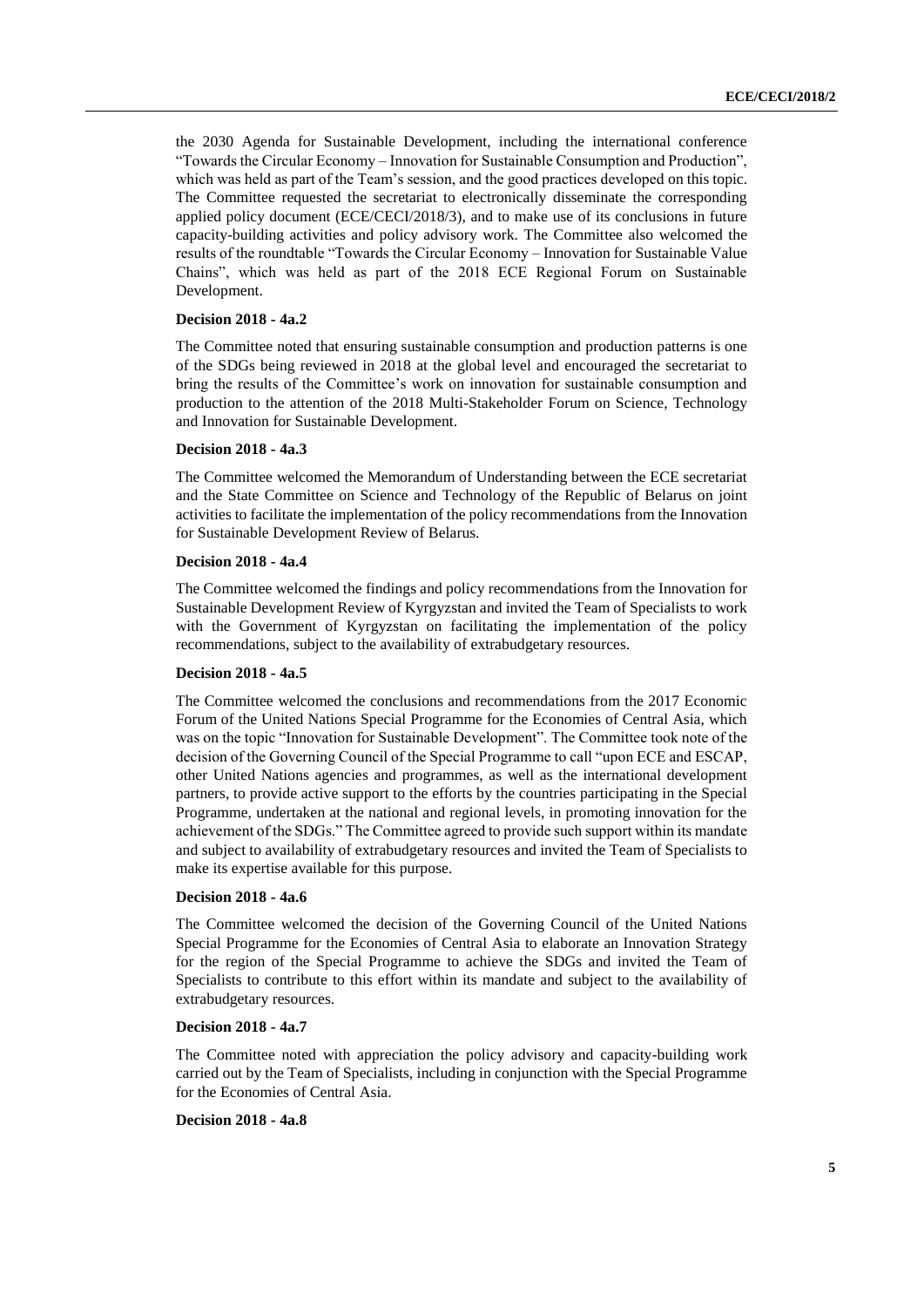The Committee requested that the secretariat follow up, subject to available extrabudgetary resources, on the interest expressed by the Governments of Belarus and Ukraine in policy advisory and capacity-building services, including to support the implementation of recommendations from Innovation Performance Reviews and Innovation for Sustainable Development Reviews.

#### **Decision 2018 - 4a.9**

The Committee welcomed the results of the methodological workshop "Towards a Subregional Innovation Policy Index" held in Kyiv, Ukraine, in December 2017 and took note of the interest expressed at the event by Armenia, Azerbaijan, Belarus, Georgia, Moldova, and Ukraine to participate in a pilot index. The Committee invited the Team of Specialists, subject to the availability of extrabudgetary resources, to further develop the methodology for the index and to initiate work on a pilot index.

#### **Decision 2018 - 4a.10**

The Committee welcomed the progress made in Belarus with innovation policy reform and encouraged the Governments of other member States which have undertaken ECE innovation reviews to provide the Committee with updates on progress with innovation policy reform as appropriate.

### **B. Working Party on Public-Private Partnerships (Agenda item 4(b))**

Documentation:

Report of the Working Party on Public-Private Partnerships on its first session (ECE/CECI/WP/2017/2)

Standard on a Zero Tolerance approach to Corruption in PPP Procurement (ECE/CECI/WP/2017/4)

Guiding Principles in People-First PPPs for the Sustainable Development Goals (ECE/CECI/2018/INF.5)

Promoting People-First PPPs for the Belt and Road Initiative and the Sustainable Development Goals (ECE/CECI/2018/INF.6)

People-First PPP standards and recommendations under preparation (ECE/CECI/2018/INF.7)

25. The Chairperson drew the attention of the Committee to the Report of the Working Party on Public-Private Partnerships on its first session (ECE/CECI/WP/2017/2), the Standard on a Zero Tolerance Approach to Corruption in PPP Procurement (ECE/CECI/WP/2017/4), the Guiding Principles in People-First PPPs for the Sustainable Development Goals (ECE/CECI/2018/INF.5), the capacity building programme for ECE member States participating in the Belt and Road initiative "Promoting People-First PPPs for the Belt and Road Initiative and the Sustainable Development Goals" (ECE/CECI/2018/INF.6), and the list of People-First PPP standards and recommendations under preparation (ECE/CECI/2018/INF.7).

26. The secretariat informed the Committee that the emphasis of the ECE's PPP work continued to be on adopting a new approach to PPPs to make them fit for purpose for the SDGs. "People-first PPPs" is the phrase used in remodelling the PPP concept from a purely "value for money" tool to one based upon effective and replicable projects that also support social and environmental benefits such as increased access to essential services, equity, resilience, a green sustainable economy, and poverty alleviation.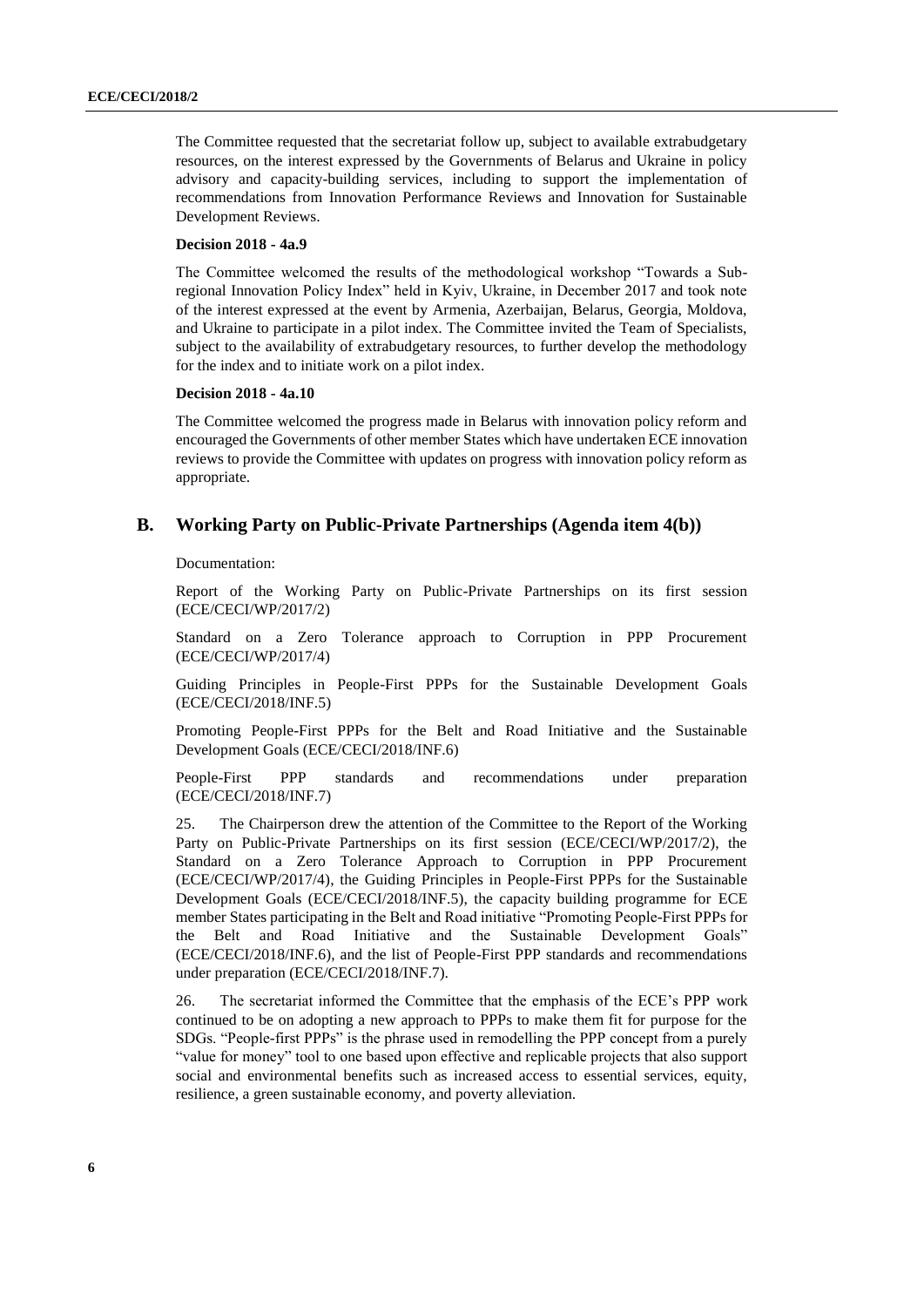27. Since the eleventh session of the Committee, the ECE PPP intergovernmental structure has transitioned from a Team of Specialists to a Working Party, with the former body ceasing to exist on 20 November 2017. The secretariat remarked that this was a very smooth transition, which saw the Bureau members of the Team of Specialists being elected to the Bureau of the Working Party, thus ensuring continuity.

28. The International PPP Centre of Excellence continued its work to elaborate international standards on people-first PPPs for the SDGs. The standard on a Zero Tolerance Approach to Corruption in PPP procurement (ECE/CECI/WP/2017/4) has been endorsed by the Working Party, and work on other standards in transport (airports, roads, rail and urban rail), water and sanitation, healthcare policy, model law and policy for PPP concessions, and renewable energy were at various stages of development (ECE/CECI/2018/INF.7).

29. The secretariat reiterated the importance of dissemination and promotion of the standard on a Zero Tolerance Approach to Corruption in PPP Procurement, and referred to the ongoing work on a draft voluntary declaration as a tool to facilitate implementation of the standard.

30. The secretariat briefed the Committee on the ongoing work on the guiding principles on people-first PPPs for the SDGs and on the people-first criteria. In the coming weeks, the revised version of the guiding principles would be shared with the other Regional Commissions, with the United Nations Department of Economic and Social Affairs, the United Nations Conference on Trade and Development (UNCTAD), the World Bank and other United Nations agencies in the Inter-agency Task Force on Financing for Development.

31. The secretariat continues expanding the compendium of case studies as part of a campaign to collect 500 case studies that demonstrate the ECE people-first PPP criteria and how these projects are meeting the SDGs. The next batch of the case studies would be presented at the third ECE International people-first PPP Forum in Geneva on 7-9 May 2018. The case studies will be scored against the people-first PPP criteria and the SDGs once the evaluation methodology is developed and funding for this activity has been raised.

32. The secretariat briefed the Committee on a voluntary declaration endorsed by the national PPP units present at the Working Party session in November 2017 in support of the SDGs. It also informed the Committee on an initiative on women's empowerment in PPPs to incentivise the private sector to involve more women-led companies in the supply of goods and services during the whole life cycle of PPP projects. Continued work on this initiative is subject to extrabudgetary resources.

33. The International Specialist Centres continued to play a crucial role in backstopping the work on PPP standards. Since the eleventh session of the Committee, a new International Specialist Centre of Excellence on PPPs in Resilience was set up in New Orleans, United States.

34. The secretariat briefed the Committee on the capacity building programme for ECE member States participating in the Belt and Road initiative. This was developed as a result of the Memorandum of Understanding signed between the ECE and China on 14 May 2017 to support ECE member States participating in the Belt and Road initiative with their PPP implementation. The focus of this cooperation is on the following three pillars:

- (a) A policy dialogue to improve cooperation among the participating countries;
- (b) A comprehensive national PPP capacity building programme; and

(c) The identification of transformative projects that can be scaled up and replicated in other countries.

35. The secretariat also informed the Committee that several ECE member States have signalled their interest to participate in this programme at the first session of the Working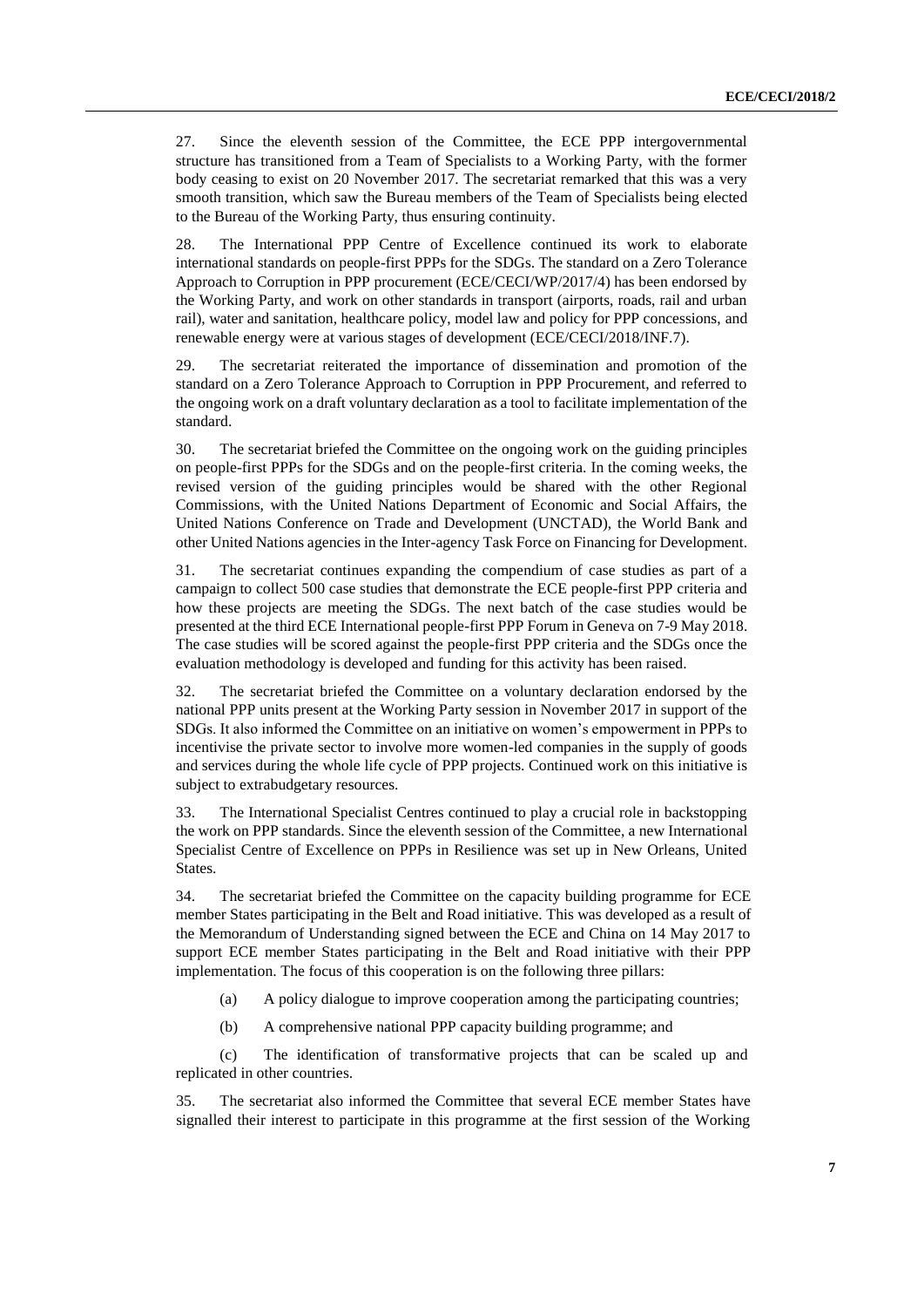Party in November 2017, namely: Belarus, Kyrgyzstan, the Russian Federation, Tajikistan, Ukraine and Uzbekistan. The implementation of this capacity building programme is subject to extrabudgetary funding, and the secretariat has submitted a proposal for funding under the United Nations Peace and Development Fund.

36. During the reporting period, the following policy advisory missions and capacitybuilding activities were organized by the ECE International PPP Centre of Excellence:

(a) International PPP Forum "Implementing the United Nations 2030 Agenda for Sustainable Development through effective, people-first PPPs", organized in collaboration with City University of Hong Kong (9-11 May 2017); and

Regional PPP Workshops organised with the Government of Belarus, and the cities of Mogilev and Gomel (1-2 March 2018).

37. An informal PPP expert meeting took place in Geneva on 26 March 2018, back-toback with the Committee session, to advance the work on a number of PPP activities, including the guiding principles on people-first PPPs for the SDGs, the capacity building programme for ECE member States participating in the Belt and Road initiative and the implementation of the Standard on a Zero Tolerance Approach to Corruption in PPP Procurement. Representatives from fourteen PPP units gave their own perspectives and made recommendations.

38. The delegation of the Russian Federation welcomed the Standard on a Zero Tolerance Approach to Corruption in PPP Procurement as a good basis for Governments to adopt measures against corruption in PPPs.

39. The delegation of Belarus thanked the Business Advisory Board and the secretariat for their support to capacity building events in the regions of the country, and requested the ECE to organize a national PPP event in Minsk in July 2018.

40. The delegation of Ukraine thanked the ECE for its ongoing support and invited the Committee members to participate in a conference on People First PPPs in June, jointly organised with the ECE.

41. The delegation of Uganda requested the ECE to organize a visit of the PPP Business Advisory Board to assist the Government with its PPP implementation. The delegations of Burkina Faso and Mali emphasised the importance of small-scale PPP projects that benefit women in particular.

42. Representatives from international PPP Specialist Centres of Excellence in Lebanon, Spain and the United States provided updates on their respective activities, including capacity building programmes.

43. The Committee expressed its appreciation for the useful and concrete work of the Working Party, and thanked the experts and the donors for their in-kind and financial contributions.

#### **Decision 2018 - 4b.1**

The Committee expressed its satisfaction with the continued focus of the work on peoplefirst PPPs and noted with appreciation the increasing interest and participation by representatives from national PPP units and infrastructure agencies from all regions and by other important stakeholders. It also noted with appreciation the smooth transition of the PPP work from the Team of Specialists on Public-Private Partnerships to the Working Party on Public-Private Partnerships, while it took note of the report of the first session of the Working Party (ECE/CECI/WP/PPP/2017/2) held on 21-22 November 2017.

**Decision 2018 - 4b.2**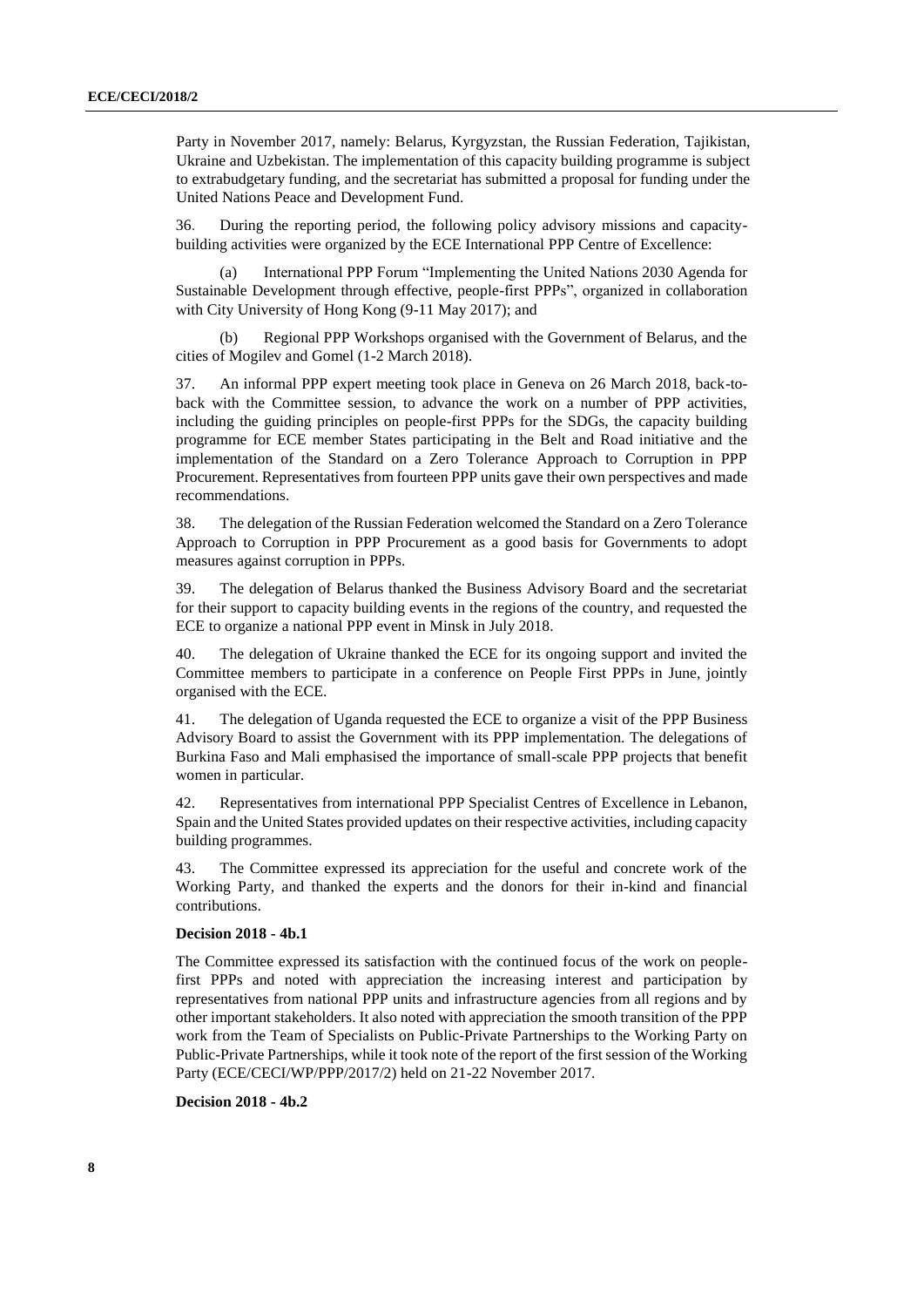The Committee validated that all stages of the process for developing international PPP standards have been followed (ECE/CECI/2015/7, paragraph 12) in the case of the standard on a Zero Tolerance Approach to Corruption in PPP Procurement endorsed by the Working Party on PPPs at its first session in November 2017 (ECE/CECI/WP/PPP/2017/4), and recommended its publication and voluntary implementation by member States. The Committee encouraged member States to inform the secretariat on progress with integrating the standard into national legislation and policies affecting procurement.

#### **Decision 2018 - 4b.3**

The Committee encouraged the Bureau of the Working Party and the secretariat to continue with their consultations with member States and other stakeholders on the draft declaration on a Zero Tolerance Approach to Corruption in People-first PPPs, and to finalize the declaration in the coming months for endorsement by the Working Party at its next session and adoption at the next session of the Committee.

#### **Decision 2018 - 4b.4**

The Committee took note of the status of the PPP standards and recommendations under preparation, especially the advanced versions of the standards on rail, renewable energy, roads, and water and sanitation, and called on the team leaders and the secretariat to work closely with the Bureau of the Working Party in order to finalise these documents and submit them as official documents at the second session of the Working Party in November 2018.

#### **Decision 2018 – 4b.5**

The Committee took note of the revised version of the guiding principles on people-first PPPs for the SDGs. It commended in particular their focus on the ECE's people-first PPP criteria capturing the essence of the SDGs, which identify people as the main users and beneficiaries of PPP projects. The Committee invited the secretariat to finalise the document in the coming months and submit it to the Working Party for endorsement at its next session and thereafter to the Committee for final consideration and adoption.

#### **Decision 2018 – 4b.6**

The Committee encouraged the secretariat to continue working closely with the United Nations Department of Economic and Social Affairs, the other Regional Commissions, UNCTAD, other United Nations agencies and the World Bank to make the guiding principles on people-first PPPs for the SDGs a joint contribution to the Inter-agency Task Force on Financing for Development in response to paragraph 48 of the Addis Ababa Action Agenda for adoption in the spirit of "Delivering as One".

#### **Decision 2018 – 4b.7**

The Committee took note of the Memorandum of Understanding signed between the ECE and China on 14 May 2017 to support ECE member States participating in the Belt and Road initiative with their PPP implementation. It noted the focus of this cooperation on three pillars, namely:

- (a) A policy dialogue to improve cooperation among the participating countries;
- (b) A comprehensive national PPP capacity building programme; and

(c) The identification of transformative projects that can be scaled up and replicated in other countries.

It also took note of the efforts by the secretariat to raise extrabudgetary resources to implement the Memorandum of Understanding and provide policy advisory services and capacity building to ECE member States who have so far signalled their interest in receiving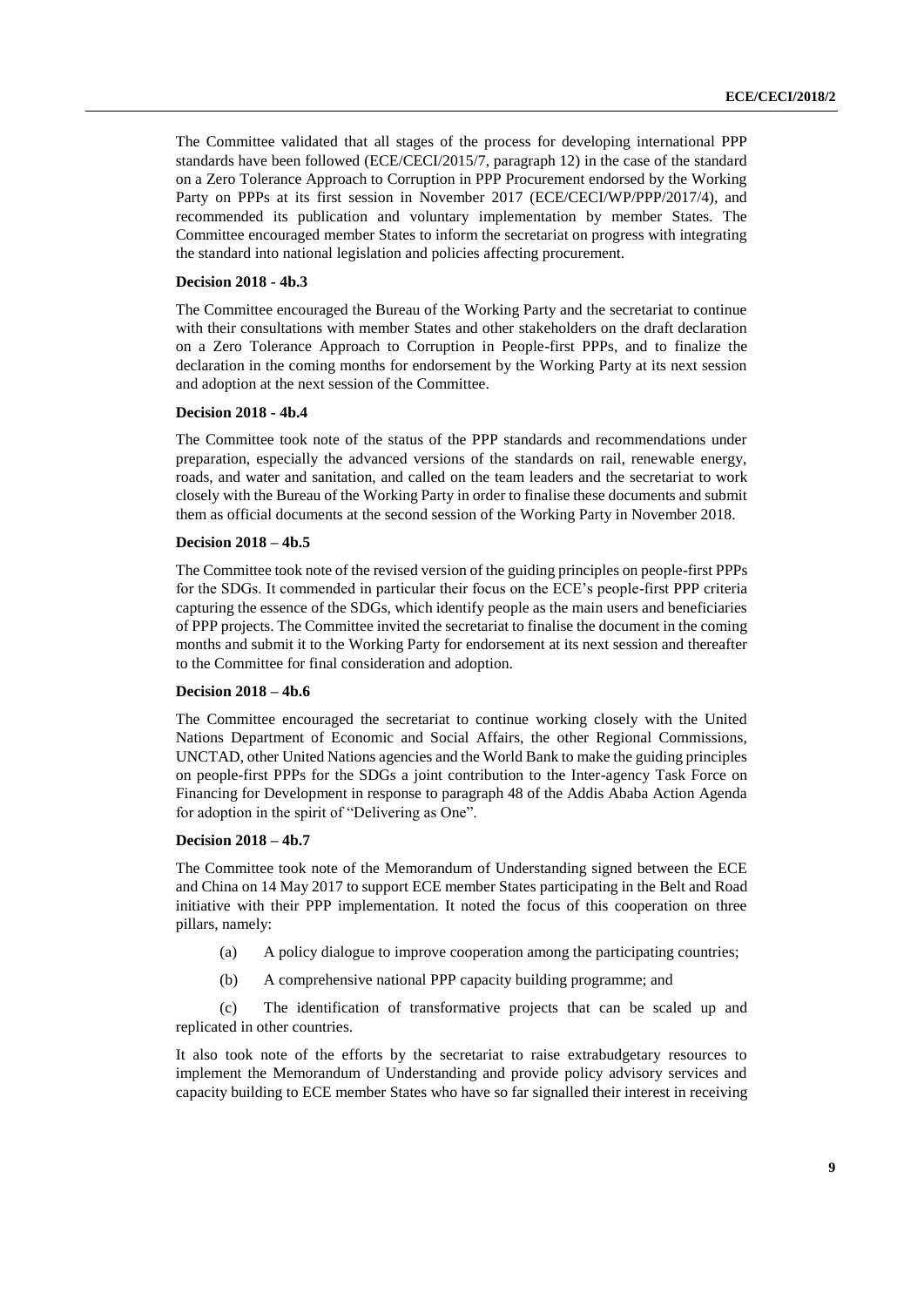these services, namely: Belarus, Kazakhstan, Kyrgyzstan, Tajikistan, Ukraine and Uzbekistan.

#### **Decision 2018 – 4b.8**

The Committee took note of the PPP policy advisory and capacity-building work carried out since its last session. It requested that the secretariat follow up, subject to available extrabudgetary funding, on the interest expressed by the Governments of Belarus, Uganda (in cooperation with the Economic Commission for Africa), and Ukraine, in policy advisory and capacity-building services.

### **C. Joint Activities (Agenda item 4(c))**

44. The secretariat briefed the Committee on joint work with other ECE committees, in particular:

(a) a discussion among the Chairpersons of several ECE sectoral committees at the 2017 session of the Committee on Environmental Policy on possible areas of mutual interest;

(b) the 2018 Regional Forum on Sustainable Development at the Geneva International Conference Centre on 1-2 March 2018, with a roundtable on "Towards a Circular Economy: Innovation for Sustainable Value Chains", in cooperation with the Steering Committee on Trade Capacity and Standards, the United Nations Centre for Trade Facilitation and Electronic Business, the Committee on Housing and Land Management and UNEP.

(c) the 2017 Economic Forum of the United Nations Special Programme for the Economies of Central Asia on the topic of "Innovation for Sustainable Development", in cooperation with the Committee on Environmental Policy, the Steering Committee on Trade Capacity and Standards, the United Nations Centre for Trade Facilitation and Electronic Business, the Inland Transport Committee and the Committee on Sustainable Energy;

(d) the Ideas4Change Startup Competition at the 2017 session of the Economic Commission for Europe, in cooperation with the MassChallenge Incubator and with support from the Government of Israel;

(e) the ongoing participation in the Inter-agency Taskforce on Financing for Development and the Inter-agency Task Team on Science, Technology and Innovation for Sustainable Development initiated in the Addis Ababa Action Agenda on Financing for Development.

45. The secretariat thanked the donors whose financial contributions greatly contributed to the Committee's work, i.e. the Government of the Russian Federation, Tshingua University in China and City University of Hong Kong.

#### **Decision 2018 - 4c.1**

The Committee welcomed the expanding cooperation with other ECE committees and beyond in areas of common interest, and encouraged the secretariat to bring to the Committee's attention any further opportunities for joint work. The Committee also welcomed the roundtable held at the 2017 session of the ECE Committee on Environmental Policy with representatives of other ECE Committees, including the Committee on Innovation, Competitiveness and PPPs, to exchange information about activities of mutual interest and to identify opportunities for cooperation.

#### **Decision 2018 – 4c.2**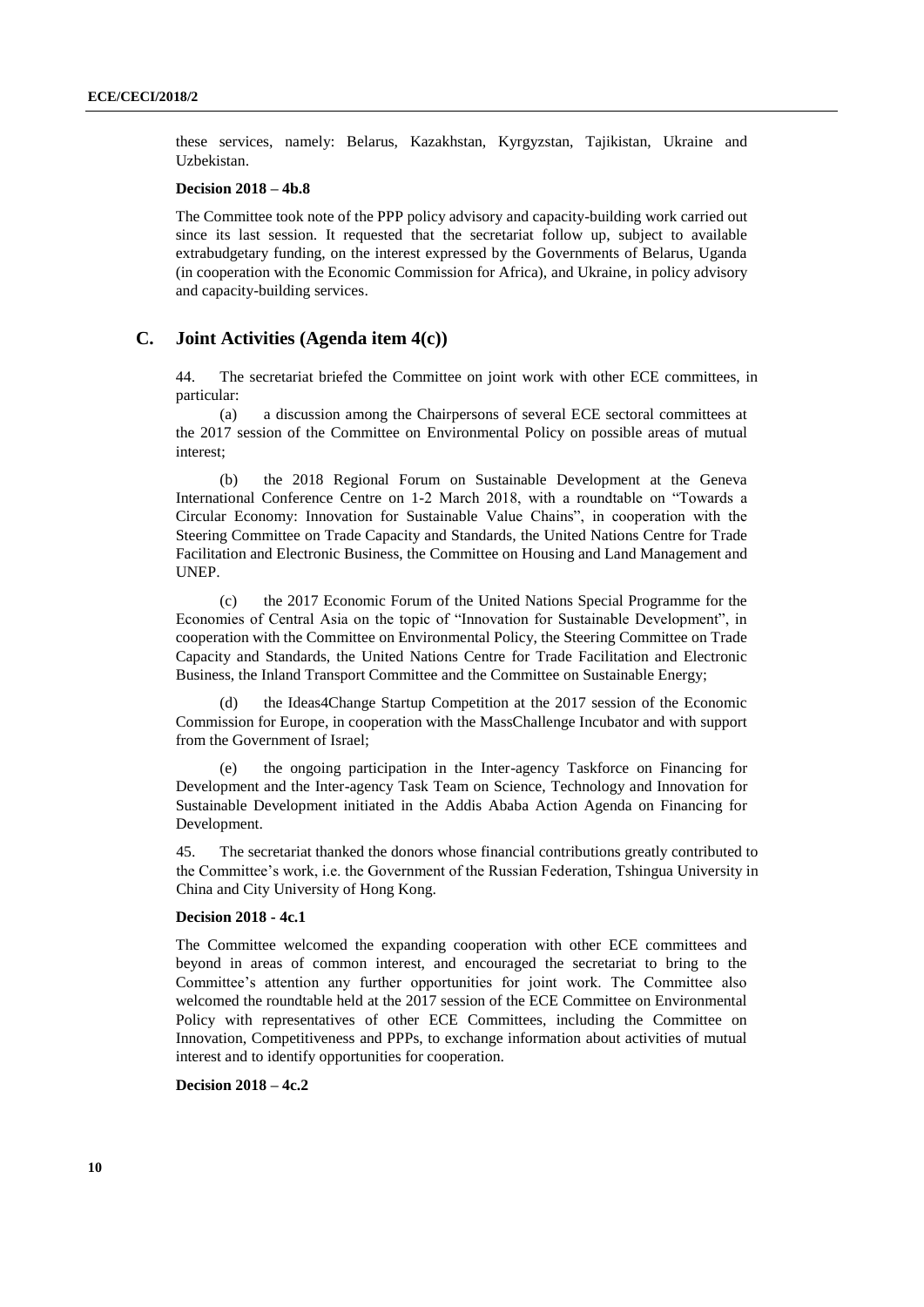The Committee thanked the donors whose financial contributions greatly contributed to the Committee's work on developing good practices and standards, analyzing national policies, and providing policy advice and capacity building for the implementation of policy reforms, i.e. the Government of the Russian Federation, Tshingua University in China and City University of Hong Kong.

The Committee emphasized the importance of financial and in-kind contributions for the success of its capacity-building activities and policy advisory services as well as for extending their reach. It invited member States and other donors to continue to provide support to its activities.

# **VII. Main conclusions of the high-level substantive segment (Agenda item 5)**

46. The Chairperson presented the summary of the discussion during the high-level substantive segment and opened the floor for a discussion of the summary with a view to identifying suggestions for follow-up activities.

#### **Decision 2018 – 5.1**

The Committee noted the main conclusions of the high-level segment, which are contained in the Chairperson's summary. It requested that the Chairperson's summary be annexed to the report of the twelfth session of the Committee.

#### **Decision 2018 – 5.2**

The Committee invited its Bureau and the secretariat to further explore specific ways in which the Committee might contribute to the promotion of innovative partnerships for sustainable consumption and production, in cooperation, as appropriate, with other ECE intergovernmental bodies.

# **VIII. Programme of Work (Agenda items 6(a) Intersessional Implementation Plan for 2018-2019 and 6(b) Strategic Orientation for 2020)**

Documentation:

Proposals received for activities to be carried out in 2018-2019 (ECE/CECI/2018/INF.8)

Draft Strategic Framework 2020-2021 (ECE/CECI/2018/4)

47. The secretariat presented proposals received from member States for activities to be undertaken in 2018 and until the next session in 2019.

48. The delegation of the United States suggested that in future implementation plans, the secretariat should provide an indication of how different planned activities would be prioritized on substantive and strategic grounds.

49. Based on the above proposals and on comments made under this agenda item the intersessional implementation plan for 2018-2019 was proposed for adoption.

#### **A. Intersessional Implementation Plan for 2018-2019**

**Decision 2018 - 6a**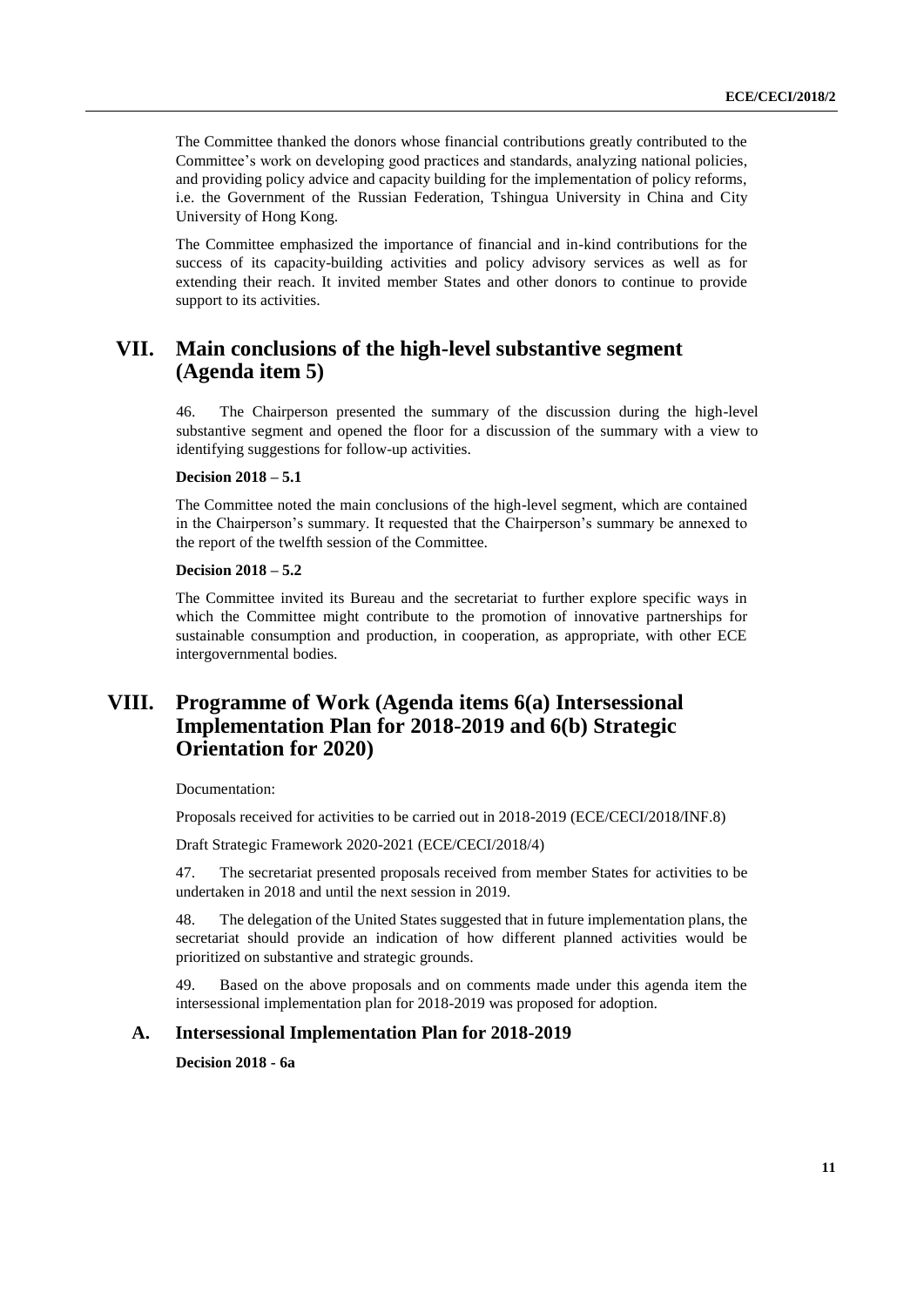The Committee adopted the intersessional implementation plan for the activities to be undertaken in 2018 and until the next session in 2019, to be annexed to the report of the twelfth session of the Committee as Annex II.

#### **B. Strategic Orientation for 2020**

50. The secretariat explained that the United Nations at the global level were in the process of reforming the programme planning and budget procedures, to which the strategic frameworks of programmes and sub-programmes would be aligned. The United Nations were expected to move from a biannual to an annual programming and budgeting cycle starting in 2020. The draft Strategic Framework for 2020-2021 would therefore not be adopted. Nonetheless the secretariat invited the Committee to reflect on the broad areas of work as contained in the draft Strategic Framework for 2020-2021 as a basis for the programme plan and budget for 2020. The secretariat would then draft the proposed programme plan and budget for 2020 in consultation with the Bureau, to be submitted to the General Assembly for adoption in 2019 through the Committee for Programme and Coordination and the Advisory Committee on Administrative and Budgetary Questions.

#### **Decision 2018 – 6b**

The Committee endorsed the broad areas of work as contained in the draft Strategic Framework for 2020-2021. It requested the secretariat to incorporate them in consultation with the Bureau into the proposed programme plan and budget for 2020, which will be submitted to the General Assembly for adoption in 2019 through the Committee for Programme and Coordination and the Advisory Committee on Administrative and Budgetary Questions.

# **IX. Areas of common interest with other Economic Commission for Europe bodies and international organisations (Agenda item 7)**

51. The secretariat presented areas of common interest as well as ongoing and potential collaboration with other ECE bodies, including the Committee on Environmental Policy, the Committee on Housing and Land Management, and the Steering Committee on Trade Capacity and Standards, to exploit synergies in view of the cross-cutting nature of the Committee's areas of expertise.

52. There are also opportunities for cross-sectoral cooperation in the framework of the Special Programme for the Economies of Central Asia, jointly with the United Nations Economic and Social Commission for Asia and the Pacific.

53. The secretariat also highlighted the cooperation with other UN agencies in the Interagency Taskforce on Financing for Development, and the Inter-agency Task Team on Science, Technology and Innovation for Sustainable Development.

54. The delegation of Belarus briefed delegates on plans to open an International Innovation Centre in the Republic of Belarus. This Centre will focus on training of experts and officials from countries of the Commonwealth of Independent States (CIS) through the sharing of best practices. It will be cross-sectoral in nature, focusing on improving energy efficiency standards in buildings, among other areas. This would benefit from the complementary support and expertise of other ECE committees, and reflects the intrinsically cross-cutting nature of effective innovation policy.

55. The delegation of Kazakhstan requested the support of the Committee and ECE secretariat in applying best practices from other countries and circular economy principles to the decommissioning of oil wells. This is another area that would benefit from the support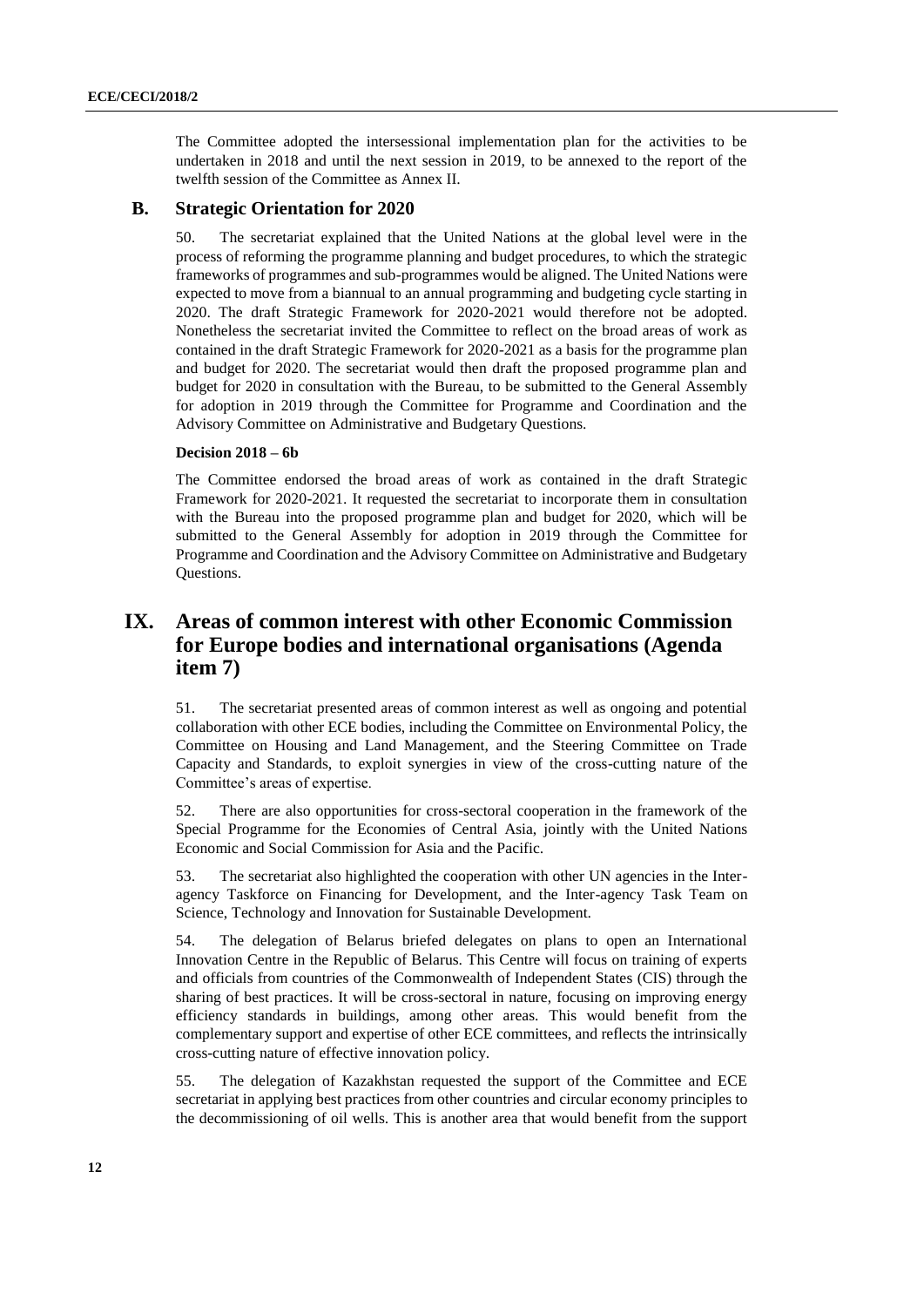and expertise of other ECE Committees, and bilateral consultations will take place between the secretariat and delegation of Kazakhstan on how best to proceed.

56. The delegation of the Russian Federation indicated their support for the initiative of Belarus to create an International Innovation Centre, highlighting the need for such a platform for CIS countries, to improve qualifications and innovation management skills, and host international events. The delegation also expressed their appreciation for the contributions of the Team of Specialists on Innovation and Competitiveness Policies and the Working Party on Public-Private Partnerships to the ECE 2018 Regional Forum on Sustainable Development, and to the 2017 sessions of the Economic Forum and Governing Council of the United Nations Special Programme for the Economies of Central Asia.

57. The representative for the United Nations Centre for Trade Facilitation and Electronic Business (UN/CEFACT) provided an overview of its work on innovative standards through public-private partnerships. UN/CEFACT develops recommendations, standards, and guidelines for the purpose of facilitating simple, transparent and effective processes for global business, and efficient and automated exchange of information. These are developed through the contributions of over 500 experts from both the public and private sector, from all areas of the globe. Current projects include, among others, Blockchain for Trade Facilitation, and Traceability for Sustainable Value Chains. UN/CEFACT is interested in strengthening cooperation with the Committee and engaging with them for the production of recommendations and standards on trade facilitation and e-commerce, as innovation and information technology advancements are instrumental to ease trade and make it greener and more inclusive.

#### **Decision 2018 - 7**

The Committee took note of areas of common interest with other ECE bodies and international organizations and welcomed the planned collaboration to contribute to the achievement of the 2030 Agenda for Sustainable Development. It invited its Bureau and the secretariat to continue to explore additional opportunities for collaboration with other ECE bodies and international organizations in implementing the 2030 Agenda for Sustainable Development and the Addis Ababa Action Agenda. The Committee also invited its Chairperson to share the results of the discussions under this agenda item with the bureaus of the other sectoral committees under the ECE.

# **X. Other business (Agenda item 8)**

58. The secretariat briefed the Committee on the forthcoming evaluations of the extrabudgetary projects "Competitiveness, innovative policies and public-private partnerships: Capacity building for civil servants and business associations" and "Public-Private Partnerships (PPP) Initiative: PPP Toolkit and International PPP Centre of Excellence", as well as the planned date for the thirteenth session of the Committee. The secretariat emphasized that feedback from the beneficiaries of the above projects was critical for the evaluations.

#### **Decision 2018 – 8.1**

The Committee took note of the forthcoming evaluation of the technical cooperation projects "Competitiveness, innovative policies and public-private partnerships: Capacity building for civil servants and business associations" and "Public-Private Partnerships (PPP) Initiative: PPP Toolkit and International PPP Centre of Excellence" in keeping with the Evaluation Policy of ECE, and invited the beneficiaries of the activities financed under these projects to participate actively in this evaluation.

#### **Decision 2018 - 8.2**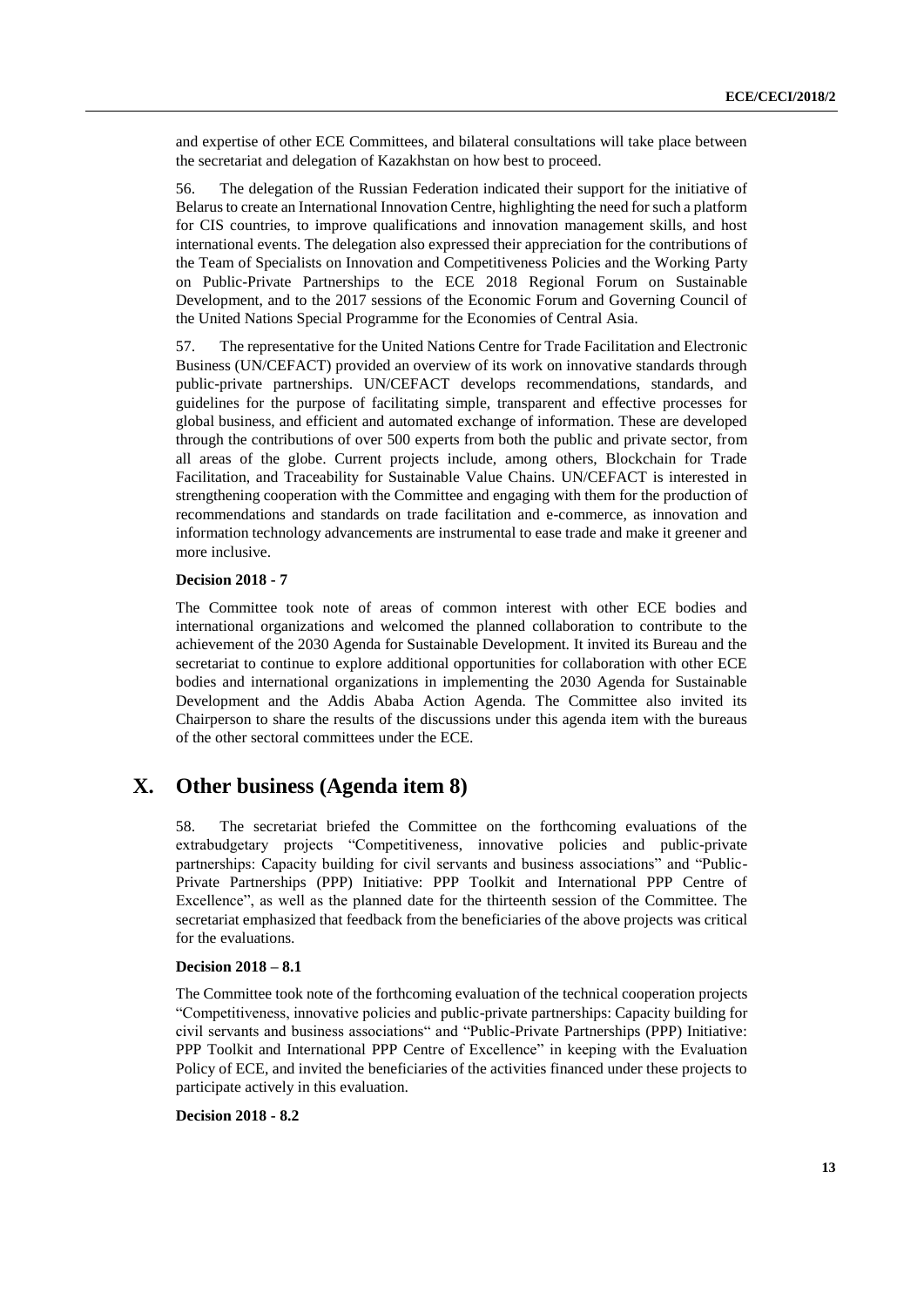The Committee agreed that its thirteenth session would take place in Geneva from  $25 - 27$ March 2019, subject to confirmation of room availability and interpretation services.

# **XI. Adoption of the report (Agenda item 9)**

### **Decision 2018 - 9**

The Committee adopted the report of its twelfth session, and requested the secretariat to publish it in English, French and Russian.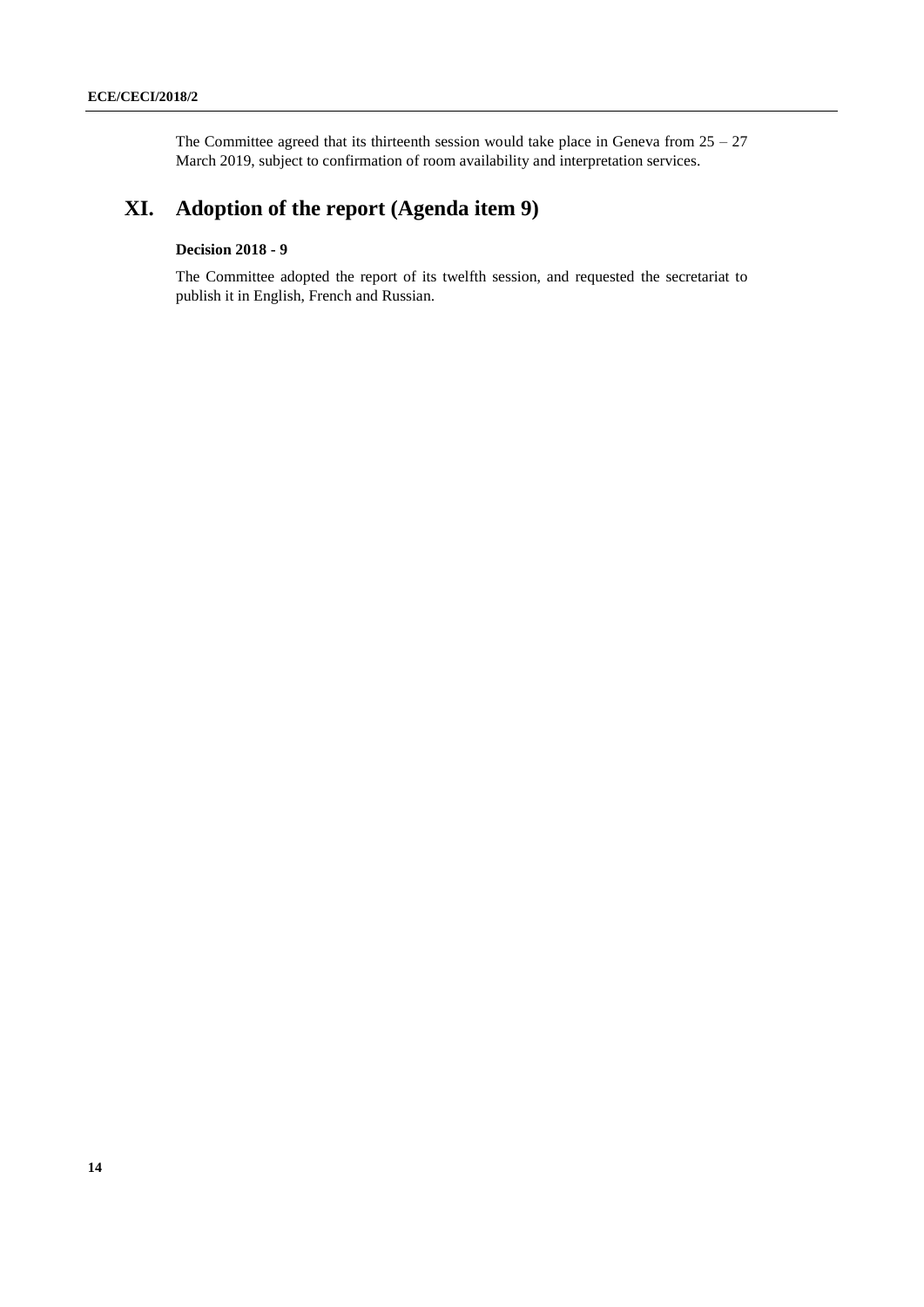## **Annex I**

# **Main conclusions of the high-level substantive segment Innovative Partnerships for Sustainable Production and Consumption (Agenda item 5)**

### **Chairperson's summary**

### **High-level substantive segment on Innovative Partnerships for Sustainable Consumption and Production (Agenda item 3)**

#### *Introduction*

1. Sustainable Development Goal 12 on sustainable production and consumption is central to the entire 2030 Agenda for Sustainable Development. It calls for reducing resource use, pollution, and degradation.

2. Both innovation and infrastructure development, including through PPPs, have a significant role to play in making consumption and production more sustainable, and eventually closing the loop to a fully circular economy – a system that maintains and extracts maximum value from resources. Such a development would not only preserve the environment, but also contribute to economic growth – adding, according to a recent Ellen McArthur Foundation study, 7% to cumulative growth in the EU by 2030.

#### *Doing more with less – the essential role of innovative partnerships for sustainable production and consumption*

3. Dealing with population growth and urbanisation is a central challenge in this context, with the global population reaching 9.5 billion by 2050, of which 70% are projected to live in urban areas. Mobility, environmental and social needs will increase quickly. Examples were given of innovative transport systems that are able to overcome congestion and increase accessibility, while also reducing reliance on carbon fuels and pollution. The "Smart and Sustainable Cities" approach has proven one potential avenue to address these problems.

4. The European Union is very active in this area, launching a Circular Economy Action Plan in 2015. Within five product categories, the plan focuses on production, consumption, waste management, and a market for secondary raw materials. Partnerships to develop and test innovative solutions will be the essential drivers of the transition.

5. More and more countries are engaging in such partnerships. One of the pioneers is Finland, where an extensive and transparent consultation process exploring over 250 different ideas led to an ambitious national roadmap to a circular economy (2016-2025). In a highly interconnected global economy, international policy cooperation is a pivotal complement – including the 2017-2019 World Circular Economy Forum or the EU-China dialogue.

#### *Good practices in innovation for sustainable production and consumption*

6. Regions and cities should play a leading role in developing and testing different innovative approaches. Smart Specialisation Strategies can help regions exploit opportunities for sustainable production in areas such as de- and re-manufacturing, high-tech farming, marine renewable energy, certification and waste management. As the 2015 United Nations Geneva Charter on Sustainable Housing shows, there is considerable underexploited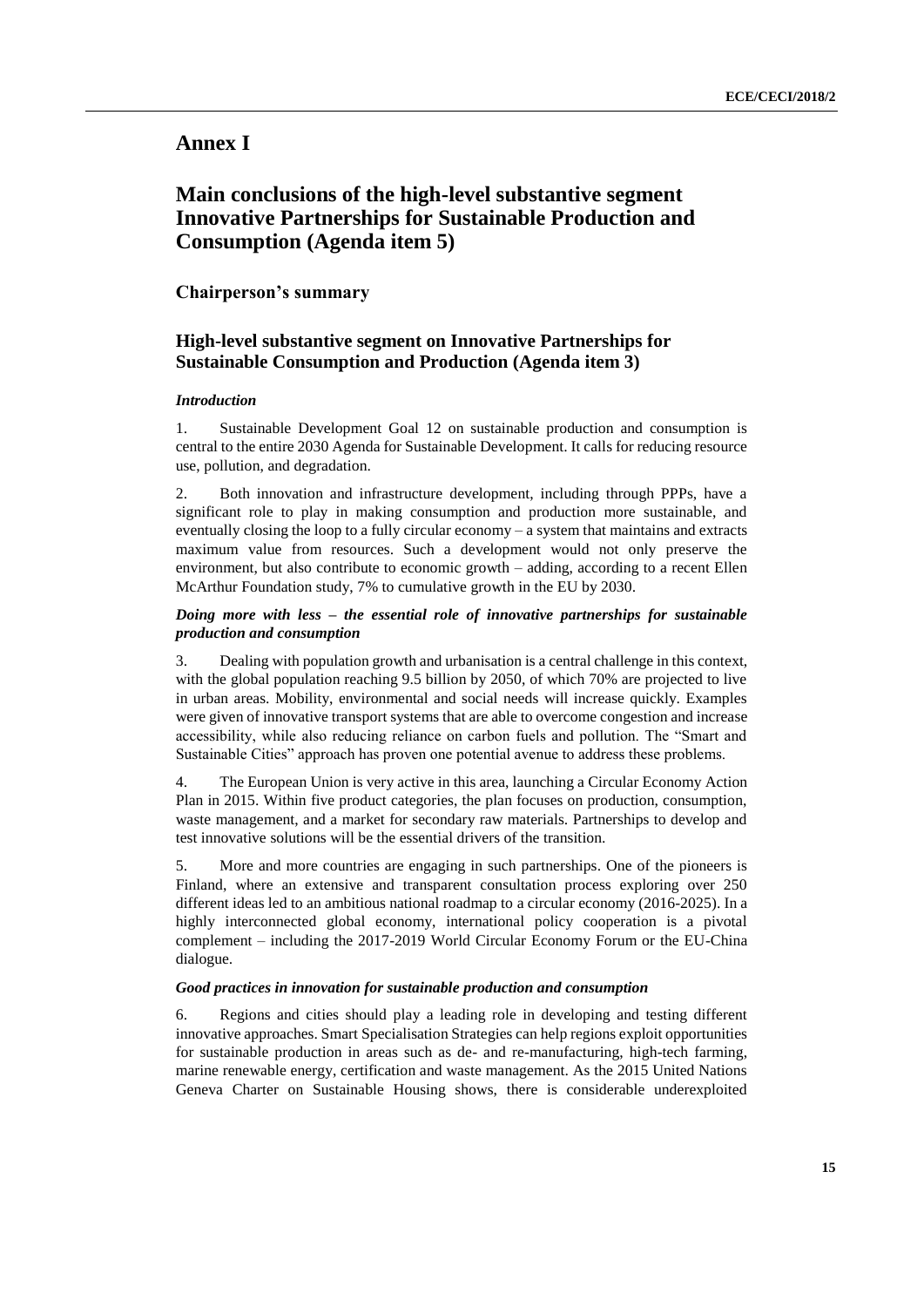potential in making dwellings more efficient as well. Examples from Astana, Birmingham, Nokia, and Lyon demonstrated the catalytic role of flexible city-level partnerships.

7. Transition economies can draw on this experience and see SDG 12 as an opportunity to leapfrog to higher living standards while bypassing resource-intensive development trajectories of the previous growth generation. The transition opens up a myriad of opportunities to develop competitive advantages in new or transforming economic activities – many of which will generate a range of much-needed new jobs at different skill levels.

8. Governments have to see themselves as enablers rather than as innovators. At the centre is the challenge of getting the price right: gradual but rising taxes on resources will increase incentives for sustainable production while leaving the economy time to adapt and plan. Public procurement is by far the most powerful lever for increasing demand and raising standards. At the same time, carefully designed, temporary, and targeted subsidies, concessions, and even equity investment may make all the difference for innovative projects with outsized potential social value through the signals their success would send to the rest of the economy.

#### *People First PPPs*

9. One of the challenges for governments, especially at local levels, is to develop partnerships for infrastructure projects that increase access to essential services; lessen social inequality and injustice; are resilient and sustainable; are economically effective; bring transformational economic impact, including moving from a linear to a circular economy; are replicable and scalable in order to allow the development of further projects; and bring all stakeholders together in partnership and consult those affected. The speakers presented successful case studies on innovative Public-Private Partnerships for sustainable consumption and production that provided the above-mentioned outcomes.

10. These case studies covered the following areas:

(a) the Transport for London Congestion Charge project (that increased cycling and reduced the number of cars and accidents in the city of London);

(b) a partnership in Fortaleza, Brazil, which integrated health and urban design and development; and

(c) an innovative electric bus fleet in Geneva, an example of People-first Public-Private Partnerships among the Transports Publics Genevois, the Office de Promotion des Industries et des Technologies, the Services Industriels de Genève, and ABB Sécheron.

11. The panellists explored the contribution of partnerships in infrastructure in moving from a linear to a circular economy. They commended the role of the private sector in promoting new technologies and innovation and putting sustainable development as the goal and people at the core of projects. Moreover, the private sector saw real business opportunities from these projects and was incentivized by the demand for innovative approaches to solving people's problems. In local transport partnerships one type of pollution was highlighted, namely 'visual pollution' arising from the overhead cables that supplied power and, at the same time, blocked out many sights of architectural beauty – a problem that could be overcome by innovative public transport vehicles capable of rapid self-charging at designated charging points along their routes. In discussing the type of partnerships needed, one panellist noted the welcome trend away from mega infrastructure projects towards smaller 'people – oriented' ones. It was also stressed that infrastructure needs to be resilient in order to achieve the SDGs. In increasing the capacity of governments to realize these projects, another panellist argued that the best way was the "carrot and stick" approach: sometimes taxing sport utility vehicles was the only policy which could make real progress to a more sustainable local transport service that decreased the number of cars on the roads.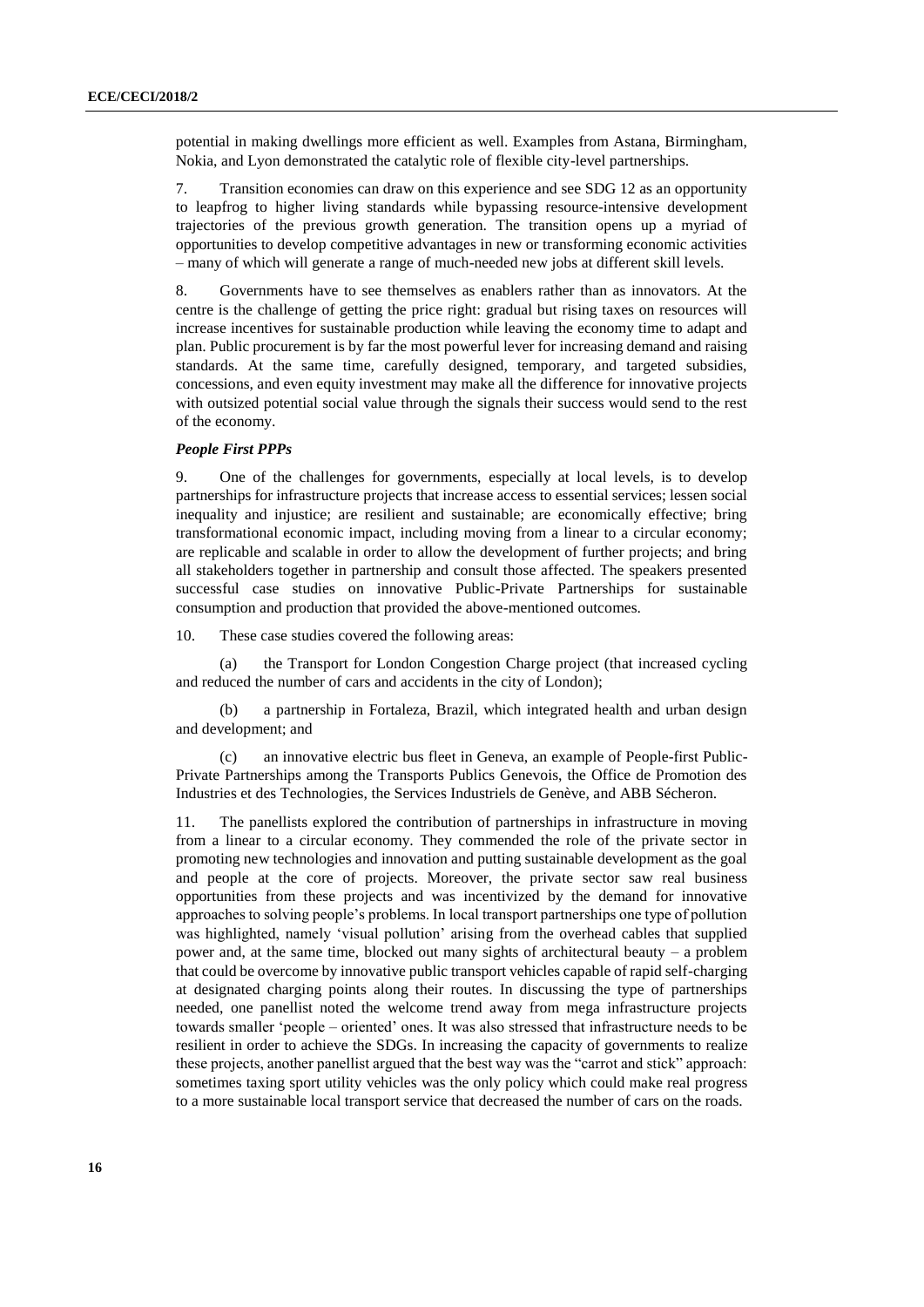### **Annex II**

# **Intersessional implementation plan for 2018-2019**

# **I. Introduction**

1. The present document is based on the programme of work of the Committee for 2018- 2019 (ECE/CECI/2017/6). It provides additional information on activities planned for the period between the twelfth and thirteenth sessions of the Committee. The document presents activities grouped by the main thematic areas covered by the Committee, i.e. Innovation and Competitiveness, and Public-Private Partnerships (PPPs).

2. The plan reflects demand expressed by member States as well as the resources available to the secretariat at the time of writing.

## **II. Innovation and Competitiveness Policies**

3. The eleventh session of the Team of Specialists on Innovation and Competitiveness Policies will be held in Geneva on 1-2 November 2018. As part of the session, an international policy conference will provide an opportunity for experts from across the ECE region to exchange experiences on innovation policy. The bureau of the Team will decide on the specific topic in consultation with the Team members. The twelfth session will decide on the date for the thirteenth session to be held in 2019.

4. The Innovation for Sustainable Development Review of Kyrgyzstan will be published. A launch event will be held in Bishkek.

5. A training seminar on technology transfer will be organized together with the Government of Kazakhstan with the participation of experts from other Central Asian countries.

6. Follow-up policy advisory workshops to support the implementation of policy recommendations from earlier innovation reviews will be organized in the second half of 2018 and in 2019, including in Armenia, Belarus and Kyrgyzstan.

7. Additional policy advisory and capacity building events will be organised in other countries subject to extrabudgetary funding.

8. In response to requests from member States, a new Innovation for Sustainable Development Review will be carried out in 2018-2019 subject to the availability of extrabudgetary funding.

9. The 2018 session of the Working Group on Knowledge-Based Development of the United Nations Special Programme for the Economies of Central Asia (SPECA) will be organized together with UNESCAP. A policy conference will be organised back-to-back with the session. The precise location and date remain to be decided.

10. A SPECA Innovation Strategy for Sustainable Development will be developed for adoption by the SPECA Governing Council. The scope and possible contents of the strategy will be discussed at the above policy conference.

11. A methodological guide on Innovation for Sustainable Development Reviews will be prepared based on expert consultations within the Team of Specialists on Innovation and Competitiveness Policies.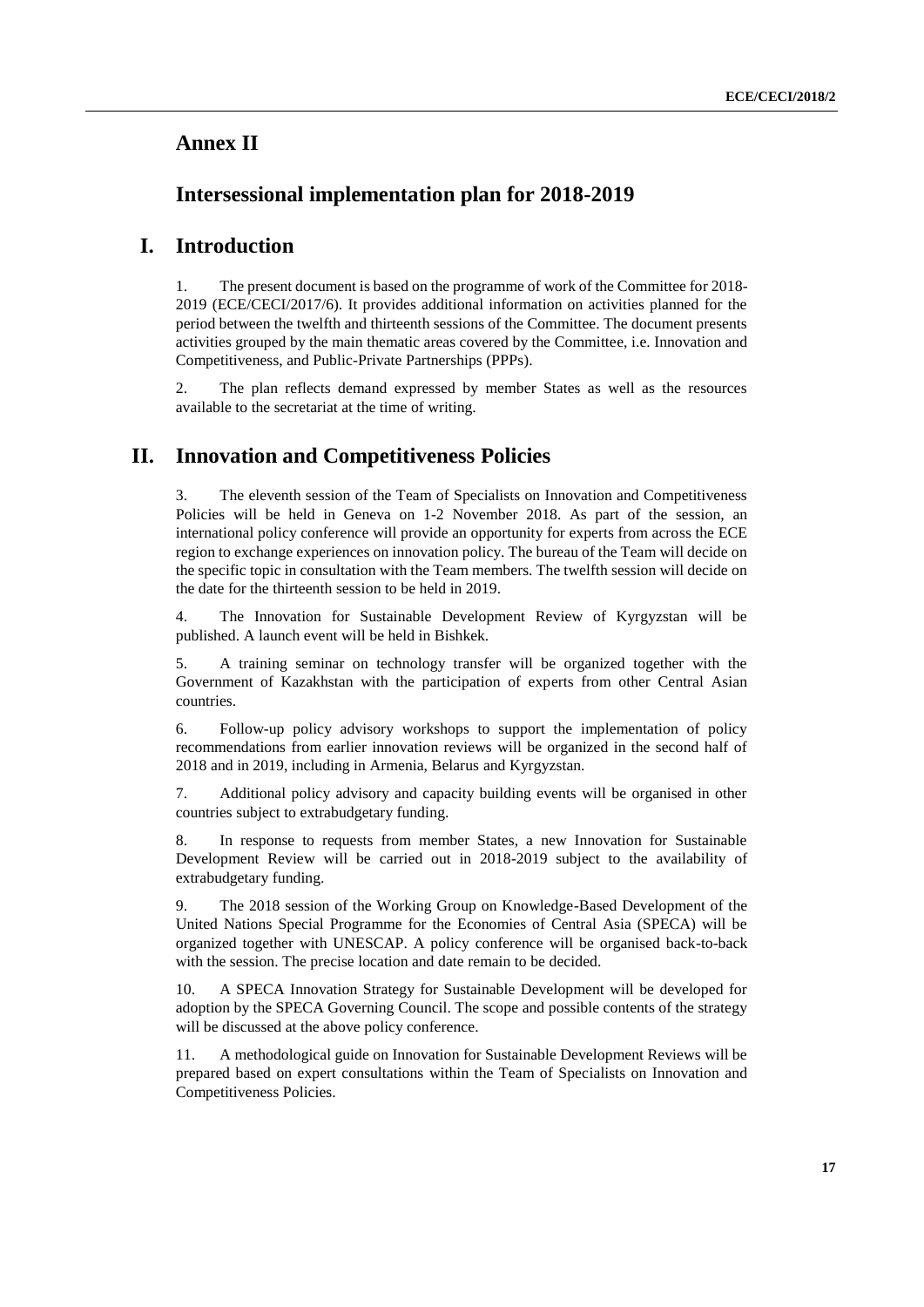12. Further work on the methodology for a sub-regional Innovation Policy Index and on a pilot version of the index will be undertaken subject to expressions of interest from member States and the availability of extrabudgetary funding.

13. The Team of Specialists on Innovation and Competitiveness Policies will explore the scope for developing high-level policy principles on selected aspects of innovation for sustainable development.

14. The results of the Committee's work on innovation for sustainable consumption and production will be presented at the 2018 Multi-Stakeholder Forum on Science, Technology and Innovation for Sustainable Development in New York in June 2018.

## **III. Public-private Partnerships**

15. The focus of the work on PPPs is on developing international PPP standards and best practices in support of the SDGs and implementing them in countries through demand-driven national, regional, and international capacity-building activities as well as through policy advisory services carried out by the ECE PPP Business Advisory Board.

16. The second session of the Working Party on PPPs will be held in Geneva on 20-21 November 2018.

17. The third edition of the ECE International PPP Forum will be organised in Geneva on 7-9 May 2018.

18. Meetings of the Business Advisory Board with senior policy makers are planned in Georgia in September 2018 and in Brazil in October 2018. Additional Business Advisory Board meetings will be organized, both in 2018 and 2019, subject to demand from member States and the availability of extrabudgetary resources.

19. A PPP conference will be organised in Kiev, Ukraine on 5-6 June 2018.

20. A regional PPP capacity-building workshop will be organised in the Russian Federation in October 2018.

21. A series of PPP workshops will be organised in Belarus, including a national seminar in Minsk in July 2018.

22. A number of policy advisory and capacity building activities will be held in 2018 and 2019 in CIS countries on formulating and implementing national PPP policy frameworks to promote PPPs as tools to achieve the SDGs. These activities are part of the extrabudgetary project "Strengthening the capacity of CIS countries to advance their use of PPPs to achieve the SDGs" financed by the Russian Federation.

23. A series of policy advisory services and capacity-building activities will be organized in Kazakhstan, Kyrgyzstan and Uzbekistan in 2018 and 2019, subject to the availability of extrabudgetary resources.

24. International standards on PPPs in health policy, in water and sanitation, in renewable energy, and in transport (roads, rail, urban rail and airports) will be finalized during 2018.

25. The guiding principles on people-first PPPs for the SDGs will be finalised in 2018.

26. The campaign to reach 500 people-first PPP case studies will continue to be promoted, and additional case studies will be collected and presented at the third ECE International PPP Forum in Geneva on 7-9 May 2018.

27. A PPP Readiness Assessment study in Tatarstan, Russian Federation will be prepared in the second half of 2018 subject to extrabudgetary resources.